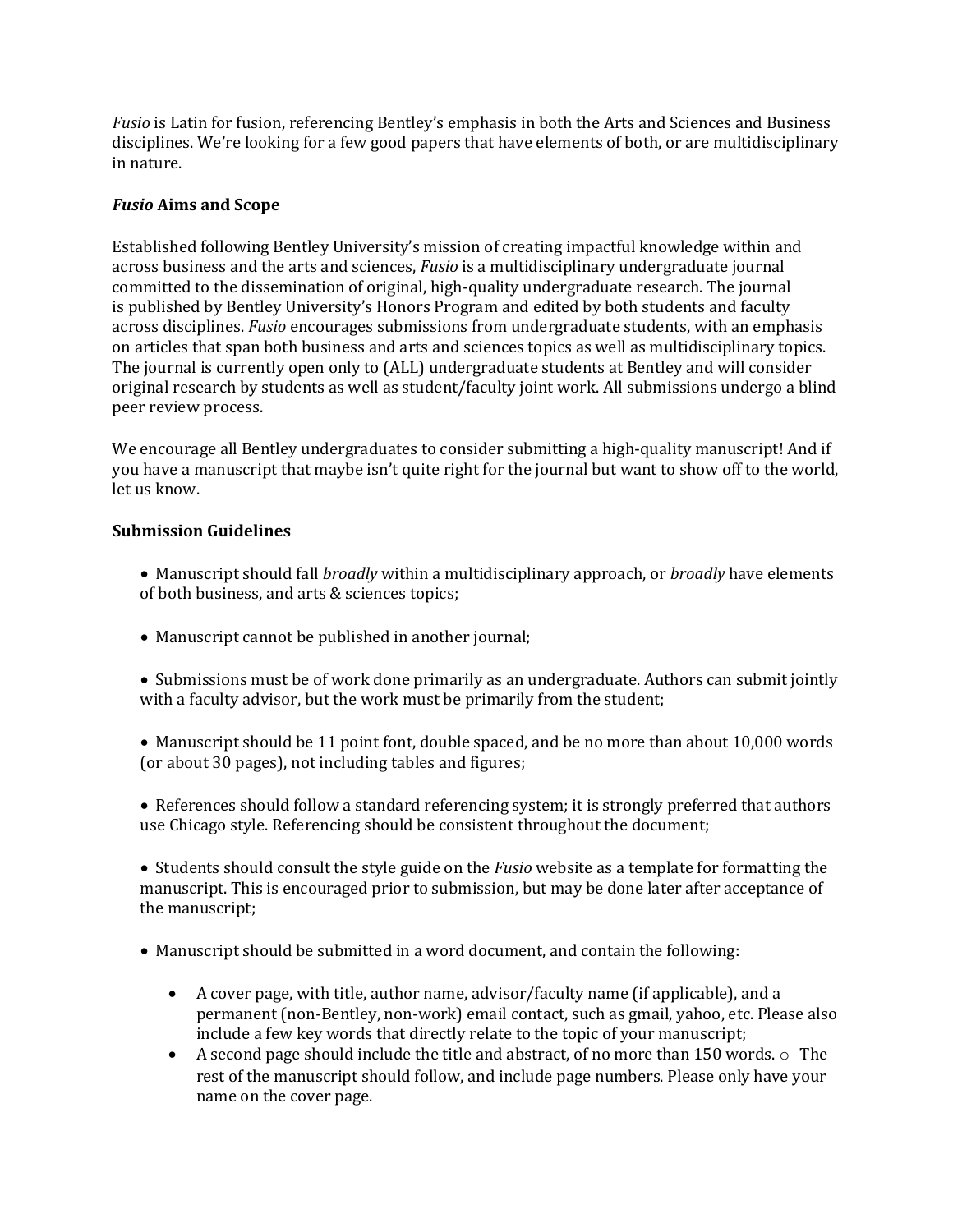• You are encouraged to consult a faculty advisor regarding submission of your manuscript, however this is not a requirement.

#### Process:

Once you submit your manuscript, it will go through a blind peer review process, conducted by both faculty members, as well as student reviewers. This process typically takes up to six weeks. Once reviews are received, the journal editors review them and make a determination on publication. This typically takes three forms:

- Accept for publication in some cases this may require some minor revisions from the author before final publication;
- **Revise and Resubmit** there are some significant revisions that may be necessary, either in the structure of the manuscript, content, or other aspects. The author is encouraged to address the deficiencies, with the possibility that the manuscript may be accepted once these deficiencies are adequately addressed.;
- **Rejection** in this case, the manuscript is deemed unfit for publication. This may be because the quality of the manuscript or findings is deemed not of adequately high quality, the manuscript is too long, or the topics don't fit well with the scope of the journal.

# *Fusio* **FAQs:**

- **Why should I submit a paper?** Because you did all that hard work and research that has many strong implications that people should know about... why let it just collect dust after all that work?!
- **Who is eligible for publication?** Any undergraduate student at Bentley University can submit an original piece of their research for consideration for publication, as long as it fits broadly within the scope described above. You do not need to be a member of the Honors Program to submit or be published in *Fusio*. It is open to all UG students at Bentley.
- What is the process? For now, you would submit your manuscript to ajackson@bentley.edu for consideration. At some point later on, the journal will have its own webpage and email address for correspondence. Manuscripts should be submitted no later than the deadline shown above for each issue. It will go through a peer review process, and the reviewers will decide if it is suitable for publication and make recommendations for revisions or publication.
- Who reviews the manuscripts? A mix of both faculty (from Arts and Sciences and Business disciplines) and students as a team review each manuscript to recommend revisions, acceptance, or rejection for publication.
- I'm graduating... can I still submit? Yes! We encourage all undergraduates at Bentley, including soon to be and recently graduated students to submit their work. You will just need to be available via email and possibly communicate with your advisor at some points after the review process is complete. It is likely that at least some modifications to the manuscript will be necessary in order to get it in publishable form. As a result, you may need to make these changes within a certain time to get it published.
- Are there restrictions on the size of the manuscript? Yes. Manuscripts submitted for review should be no more than about 10,000 words, not including ancillary figures or tables. This is equivalent to about a 30 page, double spaced paper as a rule of thumb.